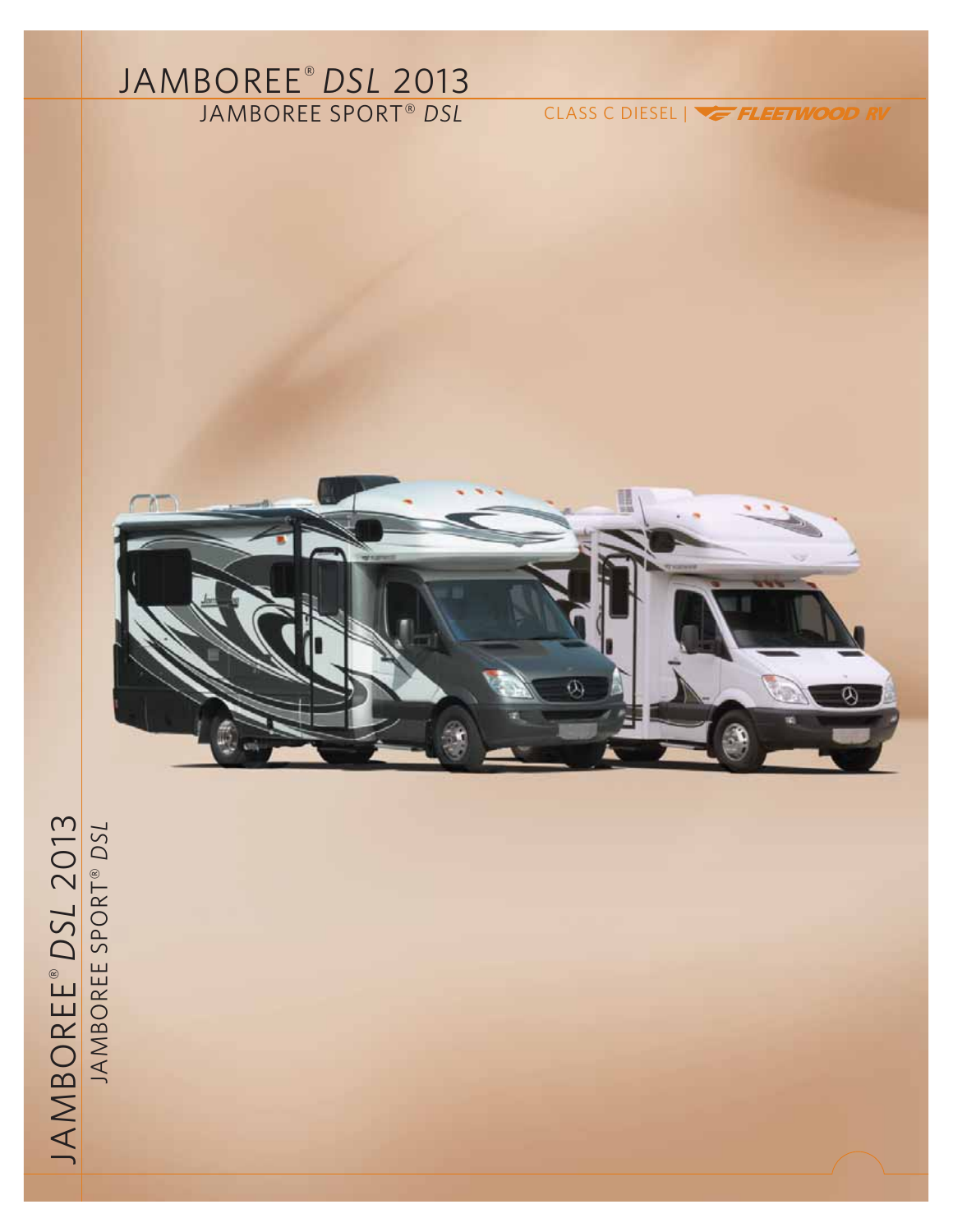# JAMBOREE® *DSL* 2013 FLEETWOOD RV | CLASS C DIESEL



# **MODERN EFFICIENCY**

• Full Swivel Seats Available • Walk-Around Queen Bed • Glazed Hardwood Cabinet Doors with Hidden Hinges • Soft-Touch Ceiling

• Flexsteel® Furniture

• Corian® Countertops

• High-Gloss Exterior Fiberglass

• Full-body Paint

• Rear Slide Technology



Concord



Sandrift





# **JAMBOREE®** *DSL* **FLOOR PLAN**



**VE FLEETWOOD RV**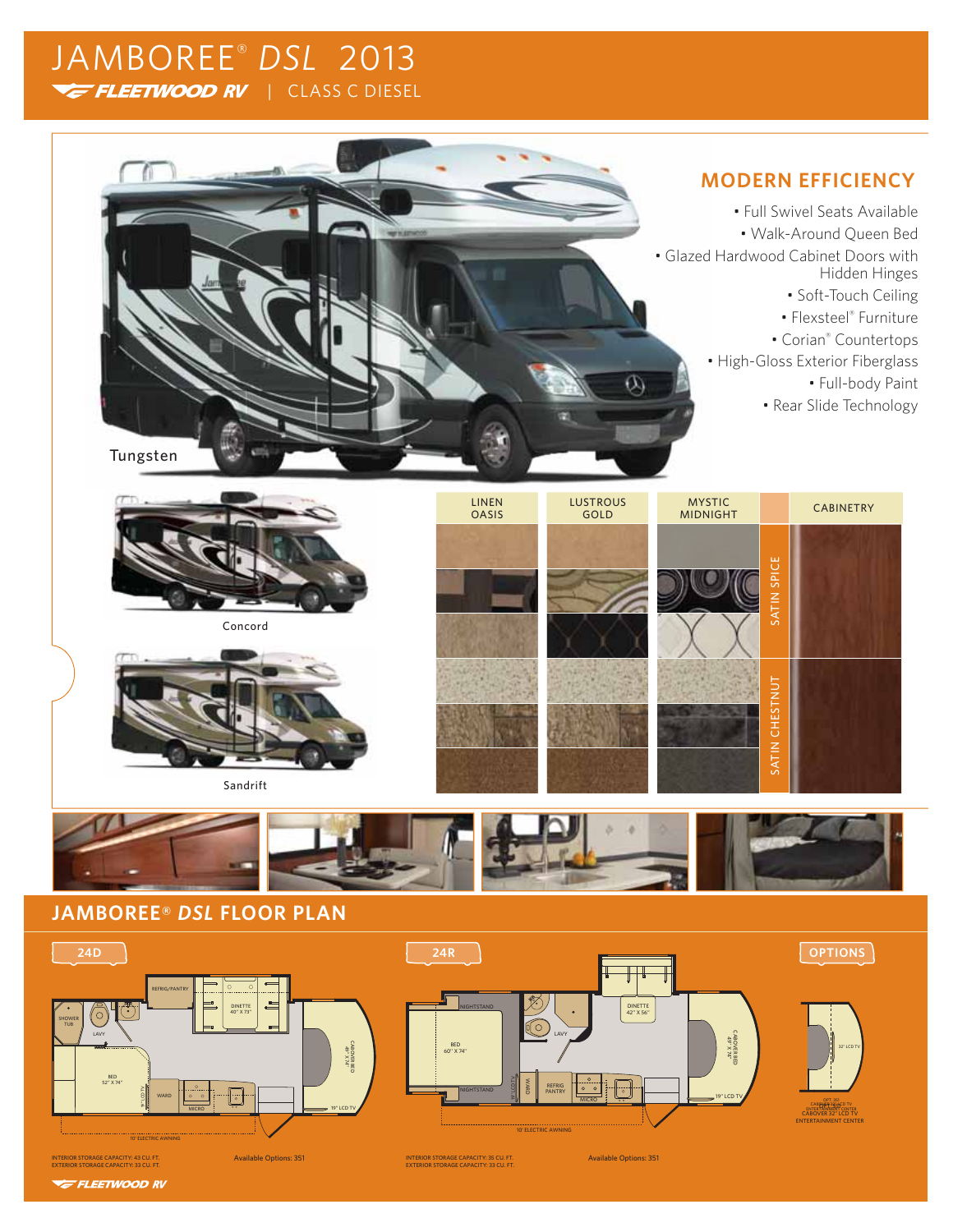# JAMBOREE SPORT® *DSL* 2013 FLEETWOOD RV | CLASS C DIESEL



- Low Profile Design • Glazed Hardwood Cabinet Doors with Hidden Hinges
	- Soft-Touch Ceiling
	- High-Gloss Exterior Fiberglass
		- Full Basement Storage
			- Flexsteel® Furniture
			- Corian® Countertops
		- PEX Plumbing System
		- Rear Slide Technology











Jamboree® Sport DSL 24L shown in Glorious Graphite interior decor with Toasted Chestnut wood cabinetry



# **JAMBOREE® SPORT** *DSL* **FLOOR PLAN**



**E FLEETWOOD RV**